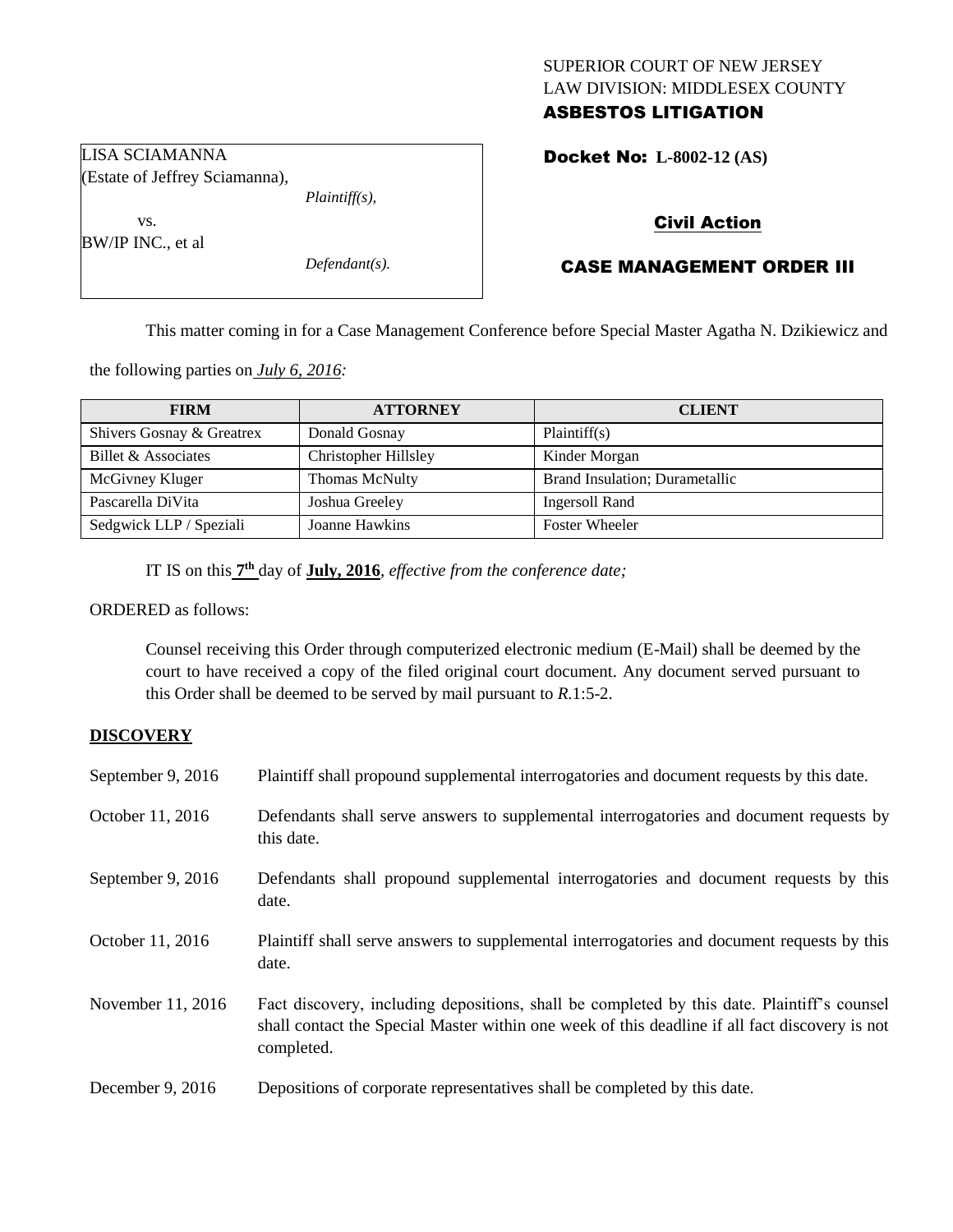### **EARLY SETTLEMENT**

December 16, 2016 Settlement demands shall be served on all counsel and the Special Master by this date.

### **SUMMARY JUDGMENT MOTION PRACTICE**

| December 16, 2016 | Plaintiff's counsel shall advise, in writing, of intent not to oppose motions by this date. |  |  |
|-------------------|---------------------------------------------------------------------------------------------|--|--|
|                   |                                                                                             |  |  |

- January 6, 2017 Summary judgment motions shall be filed no later than this date.
- February 3, 2017 Last return date for summary judgment motions.

#### **MEDICAL DEFENSE**

- October 14, 2016 Plaintiff shall serve medical expert report by this date.
- March 3, 2017 Defendants shall identify its medical experts and serve medical reports, if any, by this date. **In addition, defendants shall notify plaintiff's counsel (as well as all counsel of record) of a joinder in an expert medical defense by this date.**

#### **LIABILITY EXPERT REPORTS**

- March 3, 2017 Plaintiff shall identify its liability experts and serve liability expert reports or a certified expert statement by this date or waive any opportunity to rely on liability expert testimony.
- April 7, 2017 Defendants shall identify its liability experts and serve liability expert reports, if any, by this date or waive any opportunity to rely on liability expert testimony.

#### **ECONOMIST EXPERT REPORTS**

- March 3, 2017 Plaintiff shall identify its expert economists and serve expert economist report(s), if any, by this date or waive any opportunity to rely on economic expert testimony.
- April 7, 2017 Defendants shall identify its expert economists and serve expert economist report(s), if any, by this date or waive any opportunity to rely on economic expert testimony.

#### **EXPERT DEPOSITIONS**

April 28, 2017 Expert depositions shall be completed by this date. To the extent that plaintiff and defendant generic experts have been deposed before, the parties seeking that deposition in this case must file an application before the Special Master and demonstrate the necessity for that deposition. To the extent possible, documents requested in a deposition notice directed to an expert shall be produced three days in advance of the expert deposition. The expert shall not be required to produce documents that are readily accessible in the public domain.

#### **PRE-TRIAL AND TRIAL**

| September 9, 2016       | The settlement conference previously scheduled on this date is <b>cancelled</b> .                                                                                           |
|-------------------------|-----------------------------------------------------------------------------------------------------------------------------------------------------------------------------|
| April 25, 2017 @ 1:30pm | Settlement conference. All defense counsel shall appear with authority to negotiate<br>settlement and have a representative authorized to negotiate settlement available by |